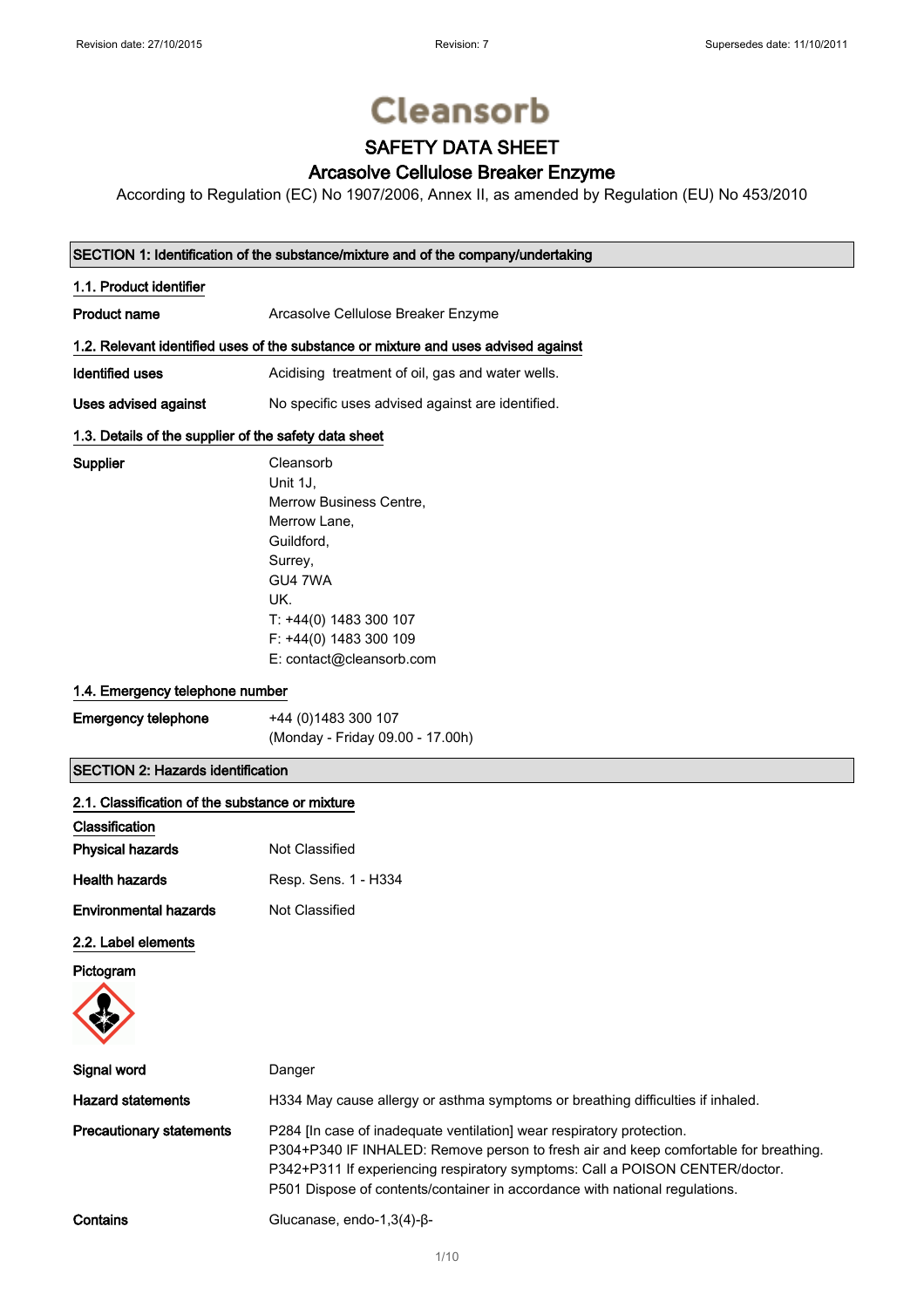### Supplementary precautionary P261 Avoid breathing vapours. statements

### 2.3. Other hazards

This product does not contain any substances classified as PBT or vPvB.

| <b>SECTION 3: Composition/information on ingredients</b> |                      |            |
|----------------------------------------------------------|----------------------|------------|
| 3.2. Mixtures                                            |                      |            |
| Glucanase, endo-1,3(4)- $\beta$ -                        |                      | $5 - 10\%$ |
| CAS number: 62213-14-3                                   | EC number: 263-462-4 |            |
| Classification<br>Resp. Sens. 1 - H334                   |                      |            |

The Full Text for all R-Phrases and Hazard Statements are Displayed in Section 16.

# SECTION 4: First aid measures 4.1. Description of first aid measures General information Get medical attention immediately. Show this Safety Data Sheet to the medical personnel. Inhalation Remove affected person from source of contamination. Move affected person to fresh air and keep warm and at rest in a position comfortable for breathing. Maintain an open airway. Loosen tight clothing such as collar, tie or belt. When breathing is difficult, properly trained personnel may assist affected person by administering oxygen. Place unconscious person on their side in the recovery position and ensure breathing can take place. In the event of any sensitisation symptoms developing, ensure further exposure is avoided. Ingestion **Rinse mouth thoroughly with water. Remove any dentures.** Give a few small glasses of water or milk to drink. Stop if the affected person feels sick as vomiting may be dangerous. Do not induce vomiting unless under the direction of medical personnel. If vomiting occurs, the head should be kept low so that vomit does not enter the lungs. Never give anything by mouth to an unconscious person. Move affected person to fresh air and keep warm and at rest in a position comfortable for breathing. Place unconscious person on their side in the recovery position and ensure breathing can take place. Maintain an open airway. Loosen tight clothing such as collar, tie or belt. Skin contact **Rinse immediately with plenty of water.** Eye contact **Rinse immediately with plenty of water. Remove any contact lenses and open eyelids wide** apart. Continue to rinse for at least 10 minutes. Protection of first aiders First aid personnel should wear appropriate protective equipment during any rescue. If it is suspected that volatile contaminants are still present around the affected person, first aid personnel should wear an appropriate respirator or self-contained breathing apparatus. Wash contaminated clothing thoroughly with water before removing it from the affected person, or wear gloves. It may be dangerous for first aid personnel to carry out mouth-to-mouth resuscitation. 4.2. Most important symptoms and effects, both acute and delayed General information See Section 11 for additional information on health hazards. The severity of the symptoms described will vary dependent on the concentration and the length of exposure.

Inhalation **May cause sensitisation or allergic reactions in sensitive individuals. Prolonged inhalation of** high concentrations may damage respiratory system.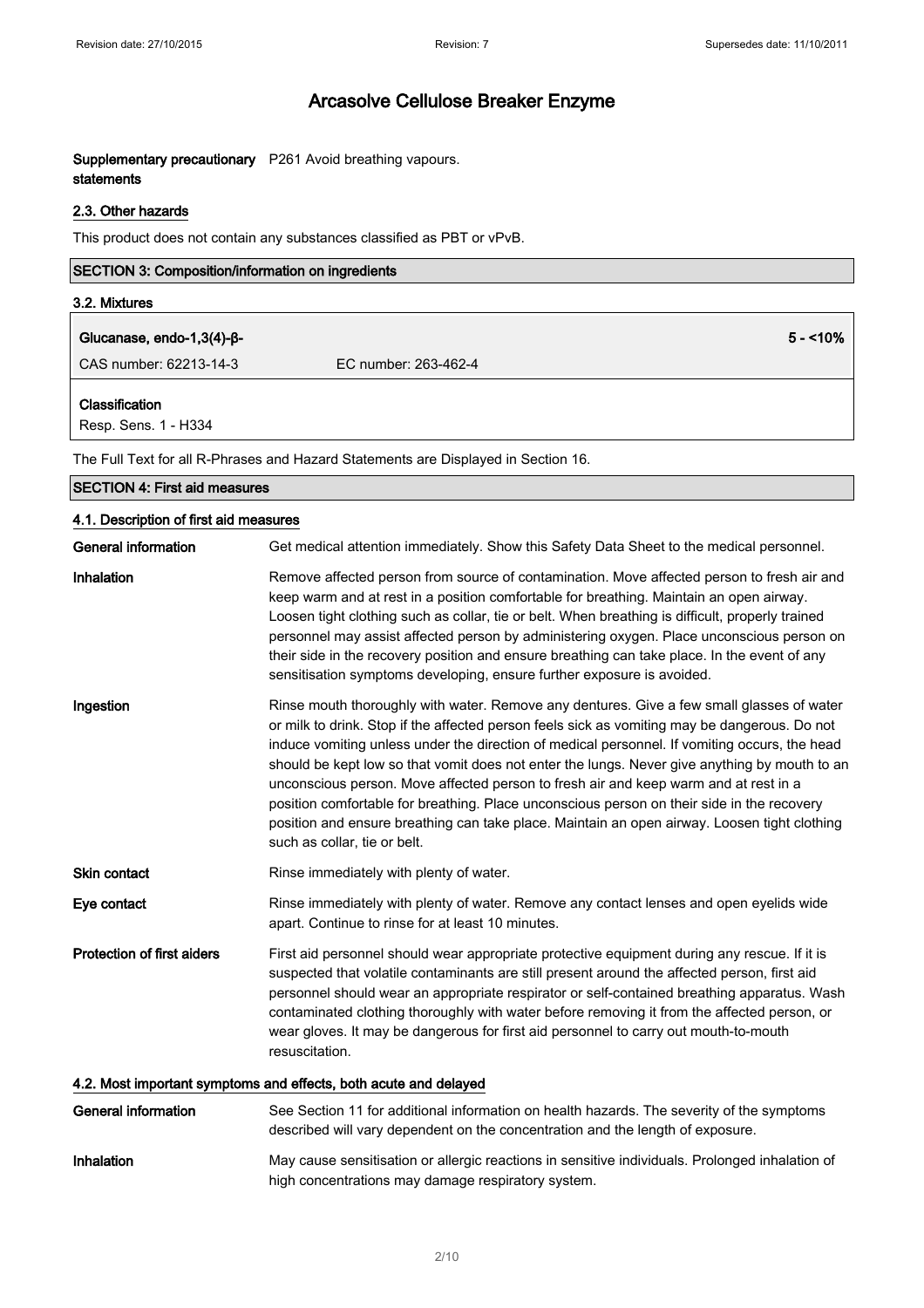| Ingestion                                                  | Gastrointestinal symptoms, including upset stomach. Fumes from the stomach contents may<br>be inhaled, resulting in the same symptoms as inhalation.                                                                                                                                                                                                                                                                                                                                                                                     |
|------------------------------------------------------------|------------------------------------------------------------------------------------------------------------------------------------------------------------------------------------------------------------------------------------------------------------------------------------------------------------------------------------------------------------------------------------------------------------------------------------------------------------------------------------------------------------------------------------------|
| Skin contact                                               | Prolonged contact may cause dryness of the skin.                                                                                                                                                                                                                                                                                                                                                                                                                                                                                         |
| Eye contact                                                | May cause temporary eye irritation.                                                                                                                                                                                                                                                                                                                                                                                                                                                                                                      |
|                                                            | 4.3. Indication of any immediate medical attention and special treatment needed                                                                                                                                                                                                                                                                                                                                                                                                                                                          |
| Notes for the doctor                                       | Treat symptomatically. May cause sensitisation or allergic reactions in sensitive individuals.                                                                                                                                                                                                                                                                                                                                                                                                                                           |
| <b>SECTION 5: Firefighting measures</b>                    |                                                                                                                                                                                                                                                                                                                                                                                                                                                                                                                                          |
| 5.1. Extinguishing media                                   |                                                                                                                                                                                                                                                                                                                                                                                                                                                                                                                                          |
| Suitable extinguishing media                               | The product is not flammable. Extinguish with alcohol-resistant foam, carbon dioxide, dry<br>powder or water fog. Use fire-extinguishing media suitable for the surrounding fire.                                                                                                                                                                                                                                                                                                                                                        |
| Unsuitable extinguishing<br>media                          | Do not use water jet as an extinguisher, as this will spread the fire.                                                                                                                                                                                                                                                                                                                                                                                                                                                                   |
| 5.2. Special hazards arising from the substance or mixture |                                                                                                                                                                                                                                                                                                                                                                                                                                                                                                                                          |
| Specific hazards                                           | Containers can burst violently or explode when heated, due to excessive pressure build-up.                                                                                                                                                                                                                                                                                                                                                                                                                                               |
| <b>Hazardous combustion</b><br>products                    | Thermal decomposition or combustion products may include the following substances:<br>Harmful gases or vapours.                                                                                                                                                                                                                                                                                                                                                                                                                          |
| 5.3. Advice for firefighters                               |                                                                                                                                                                                                                                                                                                                                                                                                                                                                                                                                          |
| Protective actions during<br>firefighting                  | Avoid breathing fire gases or vapours. Evacuate area. Cool containers exposed to heat with<br>water spray and remove them from the fire area if it can be done without risk. Cool containers<br>exposed to flames with water until well after the fire is out. If a leak or spill has not ignited, use<br>water spray to disperse vapours and protect men stopping the leak. Control run-off water by<br>containing and keeping it out of sewers and watercourses. If risk of water pollution occurs,<br>notify appropriate authorities. |
| Special protective equipment<br>for firefighters           | Wear positive-pressure self-contained breathing apparatus (SCBA) and appropriate protective<br>clothing. Firefighter's clothing conforming to European standard EN469 (including helmets,<br>protective boots and gloves) will provide a basic level of protection for chemical incidents.                                                                                                                                                                                                                                               |
| <b>SECTION 6: Accidental release measures</b>              |                                                                                                                                                                                                                                                                                                                                                                                                                                                                                                                                          |

### 6.1. Personal precautions, protective equipment and emergency procedures

Personal precautions No action shall be taken without appropriate training or involving any personal risk. Keep unnecessary and unprotected personnel away from the spillage. Wear protective clothing as described in Section 8 of this safety data sheet. Follow precautions for safe handling described in this safety data sheet. Wash thoroughly after dealing with a spillage. Avoid inhalation of vapours. Use suitable respiratory protection if ventilation is inadequate.

### 6.2. Environmental precautions

Environmental precautions Large Spillages: Inform the relevant authorities if environmental pollution occurs (sewers, waterways, soil or air).

### 6.3. Methods and material for containment and cleaning up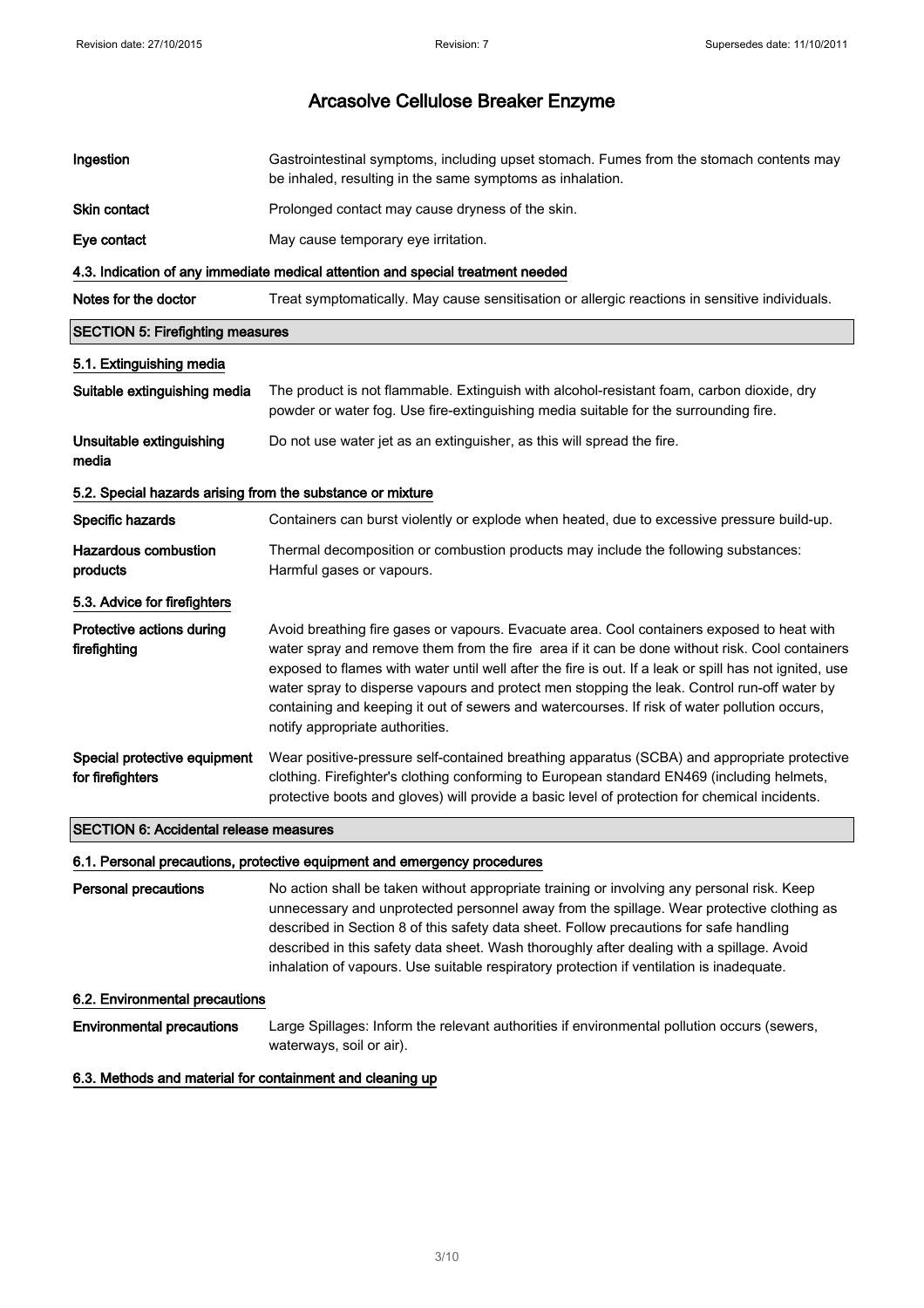Methods for cleaning up Wear protective clothing as described in Section 8 of this safety data sheet. Clear up spills immediately and dispose of waste safely. Small Spillages: If the product is soluble in water, dilute the spillage with water and mop it up. Alternatively, or if it is not water-soluble, absorb the spillage with an inert, dry material and place it in a suitable waste disposal container. Large Spillages: If leakage cannot be stopped, evacuate area. Flush spilled material into an effluent treatment plant, or proceed as follows. Contain and absorb spillage with sand, earth or other non-combustible material. Place waste in labelled, sealed containers. Flush contaminated area with plenty of water. Wash thoroughly after dealing with a spillage. Dispose of waste to licensed waste disposal site in accordance with the requirements of the local Waste Disposal Authority.

### 6.4. Reference to other sections

Reference to other sections For personal protection, see Section 8. See Section 11 for additional information on health hazards. See Section 12 for additional information on ecological hazards. For waste disposal, see Section 13.

### SECTION 7: Handling and storage

### 7.1. Precautions for safe handling

| Usage precautions                                       | Read and follow manufacturer's recommendations. Wear protective clothing as described in<br>Section 8 of this safety data sheet. Keep away from food, drink and animal feeding stuffs.<br>Handle all packages and containers carefully to minimise spills. Keep container tightly sealed<br>when not in use. Avoid the formation of mists. Do not handle until all safety precautions have<br>been read and understood. Do not handle broken packages without protective equipment. Do<br>not reuse empty containers. |
|---------------------------------------------------------|-----------------------------------------------------------------------------------------------------------------------------------------------------------------------------------------------------------------------------------------------------------------------------------------------------------------------------------------------------------------------------------------------------------------------------------------------------------------------------------------------------------------------|
| Advice on general<br>occupational hygiene               | Wash promptly if skin becomes contaminated. Take off contaminated clothing. Wash<br>contaminated clothing before reuse. Do not eat, drink or smoke when using this product.<br>Wash at the end of each work shift and before eating, smoking and using the toilet. Change<br>work clothing daily before leaving workplace.                                                                                                                                                                                            |
|                                                         | 7.2. Conditions for safe storage, including any incompatibilities                                                                                                                                                                                                                                                                                                                                                                                                                                                     |
| <b>Storage precautions</b>                              | Store in accordance with local regulations. Keep only in the original container. Keep container<br>tightly closed, in a cool, well ventilated place. Protect from freezing and direct sunlight. Do not<br>store near heat sources or expose to high temperatures.                                                                                                                                                                                                                                                     |
| Storage class                                           | Chemical storage.                                                                                                                                                                                                                                                                                                                                                                                                                                                                                                     |
| 7.3. Specific end use(s)                                |                                                                                                                                                                                                                                                                                                                                                                                                                                                                                                                       |
| Specific end use(s)                                     | The identified uses for this product are detailed in Section 1.2.                                                                                                                                                                                                                                                                                                                                                                                                                                                     |
| <b>SECTION 8: Exposure Controls/personal protection</b> |                                                                                                                                                                                                                                                                                                                                                                                                                                                                                                                       |

### 8.1. Control parameters

Ingredient comments No exposure limits known for ingredient(s).

### 8.2. Exposure controls

### Protective equipment





Appropriate engineering controls

Provide adequate ventilation. Good general ventilation should be adequate to control worker exposure to airborne contaminants.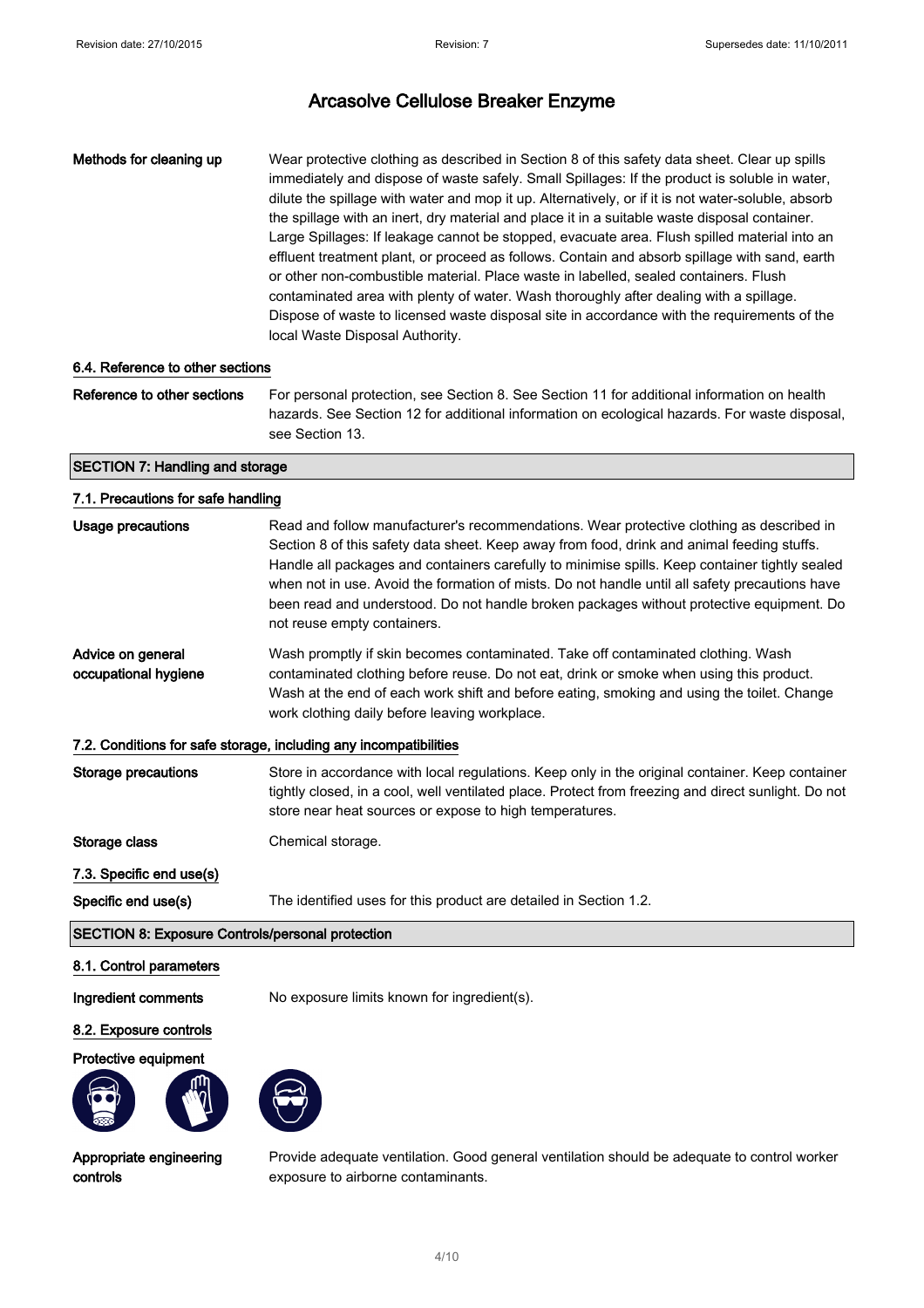| Eye/face protection                       | Eyewear complying with an approved standard should be worn if a risk assessment indicates<br>eye contact is possible. Personal protective equipment for eye and face protection should<br>comply with European Standard EN166. Unless the assessment indicates a higher degree of<br>protection is required, the following protection should be worn: Tight-fitting safety glasses.                                                                                                                                                                                                                                                                                    |
|-------------------------------------------|------------------------------------------------------------------------------------------------------------------------------------------------------------------------------------------------------------------------------------------------------------------------------------------------------------------------------------------------------------------------------------------------------------------------------------------------------------------------------------------------------------------------------------------------------------------------------------------------------------------------------------------------------------------------|
| Hand protection                           | Chemical-resistant, impervious gloves complying with an approved standard should be worn if<br>a risk assessment indicates skin contact is possible. The most suitable glove should be<br>chosen in consultation with the glove supplier/manufacturer, who can provide information<br>about the breakthrough time of the glove material. To protect hands from chemicals, gloves<br>should comply with European Standard EN374. Considering the data specified by the glove<br>manufacturer, check during use that the gloves are retaining their protective properties and<br>change them as soon as any deterioration is detected. Frequent changes are recommended. |
| Other skin and body<br>protection         | Appropriate footwear and additional protective clothing complying with an approved standard<br>should be worn if a risk assessment indicates skin contamination is possible.                                                                                                                                                                                                                                                                                                                                                                                                                                                                                           |
| Hygiene measures                          | Provide eyewash station and safety shower. Contaminated work clothing should not be<br>allowed out of the workplace. Wash contaminated clothing before reuse. Clean equipment<br>and the work area every day. Good personal hygiene procedures should be implemented.<br>Wash at the end of each work shift and before eating, smoking and using the toilet. When<br>using do not eat, drink or smoke.                                                                                                                                                                                                                                                                 |
| <b>Respiratory protection</b>             | Respiratory protection complying with an approved standard should be worn if a risk<br>assessment indicates inhalation of contaminants is possible. Ensure all respiratory protective<br>equipment is suitable for its intended use and is 'CE'-marked. Check that the respirator fits<br>tightly and the filter is changed regularly. Gas and combination filter cartridges should comply<br>with European Standard EN14387. Full face mask respirators with replaceable filter cartridges<br>should comply with European Standard EN136. Half mask and quarter mask respirators with<br>replaceable filter cartridges should comply with European Standard EN140.    |
| <b>Environmental exposure</b><br>controls | Not regarded as dangerous for the environment.                                                                                                                                                                                                                                                                                                                                                                                                                                                                                                                                                                                                                         |

### SECTION 9: Physical and Chemical Properties

| 9.1. Information on basic physical and chemical properties |                                      |  |
|------------------------------------------------------------|--------------------------------------|--|
| Appearance                                                 | Liquid.                              |  |
| Colour                                                     | Straw.                               |  |
| Odour                                                      | Slight microbial fermentation odour. |  |
| <b>Odour threshold</b>                                     | Not available.                       |  |
| рH                                                         | pH (concentrated solution): 5.6-6.0  |  |
| <b>Melting point</b>                                       | Not available.                       |  |
| Initial boiling point and range                            | Not available.                       |  |
| Flash point                                                | Not available.                       |  |
| <b>Evaporation rate</b>                                    | Not available.                       |  |
| Upper/lower flammability or<br>explosive limits            | Not available.                       |  |
| Vapour pressure                                            | Not available.                       |  |
| Vapour density                                             | Not available.                       |  |
| <b>Relative density</b>                                    | Not available.                       |  |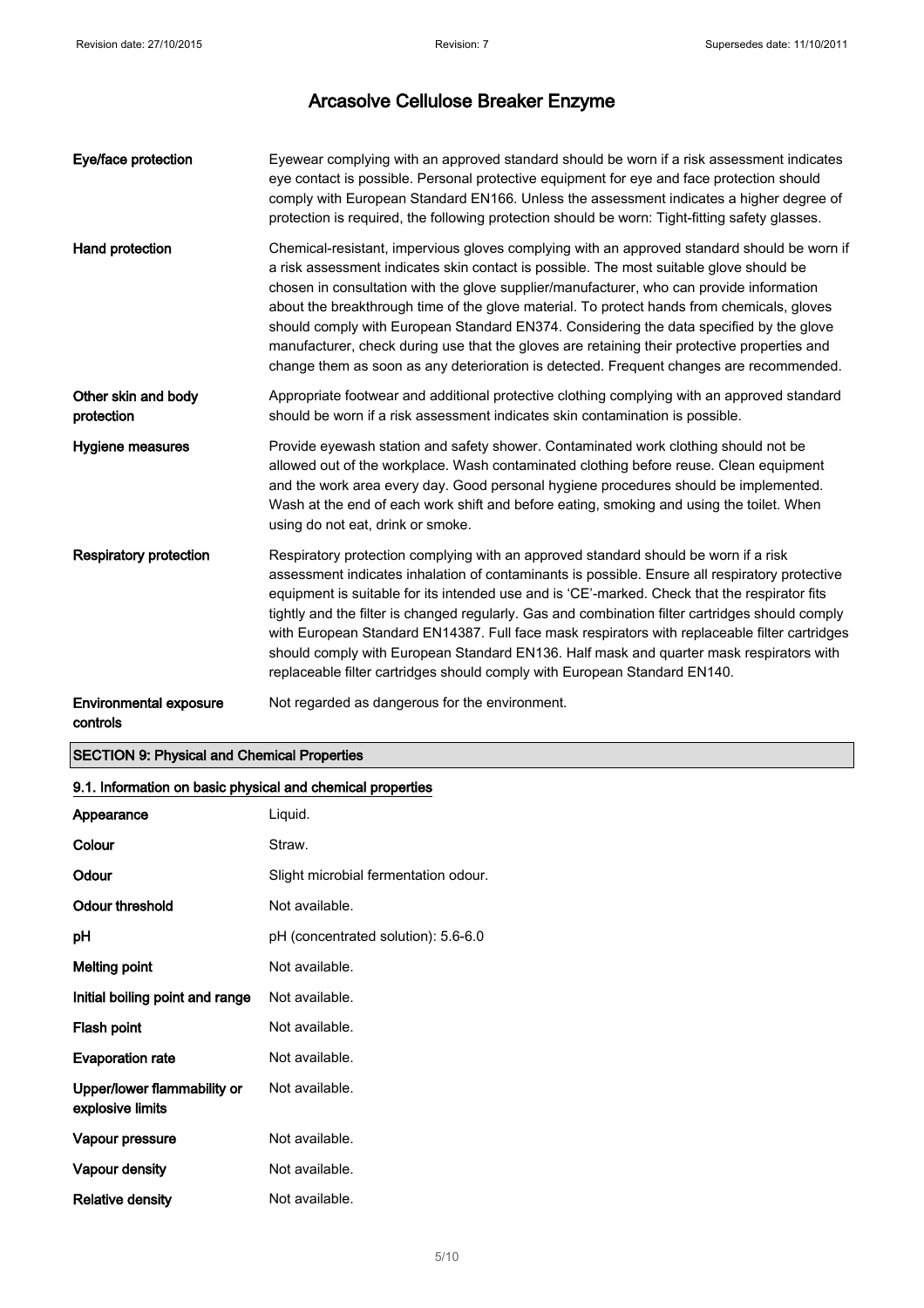| Solubility(ies)                                                     | Soluble in water.                                                                                                                                                       |
|---------------------------------------------------------------------|-------------------------------------------------------------------------------------------------------------------------------------------------------------------------|
| <b>Partition coefficient</b>                                        | Not available.                                                                                                                                                          |
| Auto-ignition temperature                                           | Not available.                                                                                                                                                          |
| <b>Decomposition Temperature</b>                                    | Not available.                                                                                                                                                          |
| <b>Viscosity</b>                                                    | Not applicable.                                                                                                                                                         |
| <b>Explosive properties</b>                                         | Not considered to be explosive.                                                                                                                                         |
| <b>Oxidising properties</b>                                         | Does not meet the criteria for classification as oxidising.                                                                                                             |
| 9.2. Other information                                              |                                                                                                                                                                         |
| Other information                                                   | None.                                                                                                                                                                   |
| <b>SECTION 10: Stability and reactivity</b>                         |                                                                                                                                                                         |
| 10.1. Reactivity                                                    |                                                                                                                                                                         |
| <b>Reactivity</b>                                                   | There are no known reactivity hazards associated with this product.                                                                                                     |
| 10.2. Chemical stability                                            |                                                                                                                                                                         |
| <b>Stability</b>                                                    | Stable at normal ambient temperatures and when used as recommended. Stable under the<br>prescribed storage conditions.                                                  |
| 10.3. Possibility of hazardous reactions                            |                                                                                                                                                                         |
| Possibility of hazardous<br>reactions                               | No potentially hazardous reactions known.                                                                                                                               |
| 10.4. Conditions to avoid                                           |                                                                                                                                                                         |
| Conditions to avoid                                                 | Avoid exposure to high temperatures or direct sunlight. Avoid freezing.                                                                                                 |
| 10.5. Incompatible materials                                        |                                                                                                                                                                         |
| Materials to avoid                                                  | No specific material or group of materials is likely to react with the product to produce a<br>hazardous situation.                                                     |
| 10.6. Hazardous decomposition products                              |                                                                                                                                                                         |
| Hazardous decomposition<br>products                                 | Does not decompose when used and stored as recommended. Thermal decomposition or<br>combustion products may include the following substances: Harmful gases or vapours. |
| <b>SECTION 11: Toxicological information</b>                        |                                                                                                                                                                         |
| 11.1. Information on toxicological effects                          |                                                                                                                                                                         |
| Acute toxicity - oral                                               |                                                                                                                                                                         |
| Notes (oral LD <sub>50</sub> )                                      | LD <sub>50</sub> > 2000 mg/kg, Oral, Rat Based on available data the classification criteria are not met.                                                               |
| Acute toxicity - dermal<br>Notes (dermal LD <sub>50</sub> )         | Based on available data the classification criteria are not met.                                                                                                        |
| Acute toxicity - inhalation<br>Notes (inhalation LC <sub>50</sub> ) | Based on available data the classification criteria are not met.                                                                                                        |
| Skin corrosion/irritation<br>Animal data                            | Based on available data the classification criteria are not met.                                                                                                        |
| Serious eye damage/irritation<br>Serious eye damage/irritation      | Based on available data the classification criteria are not met.                                                                                                        |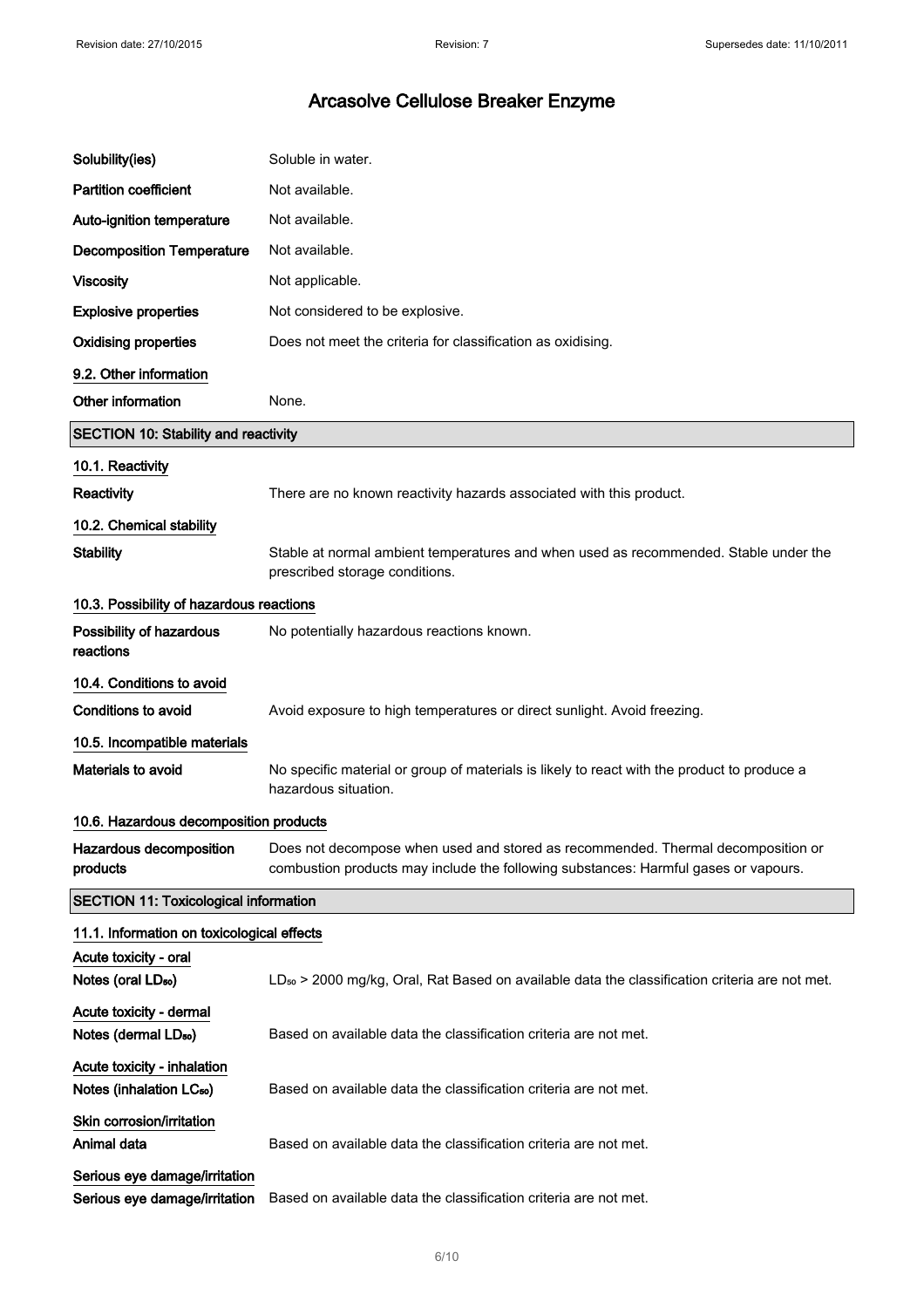| <b>Respiratory sensitisation</b><br><b>Respiratory sensitisation</b>       | There is evidence that the product can cause respiratory hypersensitivity.                                                                            |
|----------------------------------------------------------------------------|-------------------------------------------------------------------------------------------------------------------------------------------------------|
| Skin sensitisation<br><b>Skin sensitisation</b>                            | Based on available data the classification criteria are not met.                                                                                      |
| Germ cell mutagenicity<br>Genotoxicity - in vitro                          | Based on available data the classification criteria are not met.                                                                                      |
| Carcinogenicity<br>Carcinogenicity                                         | Based on available data the classification criteria are not met.                                                                                      |
| <b>IARC</b> carcinogenicity                                                | None of the ingredients are listed or exempt.                                                                                                         |
| Reproductive toxicity<br>Reproductive toxicity - fertility                 | Based on available data the classification criteria are not met.                                                                                      |
| Reproductive toxicity -<br>development                                     | Based on available data the classification criteria are not met.                                                                                      |
| Specific target organ toxicity - single exposure<br>STOT - single exposure | Not classified as a specific target organ toxicant after a single exposure.                                                                           |
| Specific target organ toxicity - repeated exposure                         |                                                                                                                                                       |
| STOT - repeated exposure                                                   | Not classified as a specific target organ toxicant after repeated exposure.                                                                           |
| <b>Aspiration hazard</b><br>Aspiration hazard                              | Based on available data the classification criteria are not met.                                                                                      |
| <b>General information</b>                                                 | The severity of the symptoms described will vary dependent on the concentration and the<br>length of exposure.                                        |
| Inhalation                                                                 | May cause sensitisation or allergic reactions in sensitive individuals. Prolonged inhalation of<br>high concentrations may damage respiratory system. |
| Ingestion                                                                  | Gastrointestinal symptoms, including upset stomach. Fumes from the stomach contents may<br>be inhaled, resulting in the same symptoms as inhalation.  |
| Skin contact                                                               | Prolonged contact may cause dryness of the skin.                                                                                                      |
| Eye contact                                                                | May cause temporary eye irritation.                                                                                                                   |
| Route of entry                                                             | Ingestion Inhalation Skin and/or eye contact                                                                                                          |
| <b>Target organs</b>                                                       | No specific target organs known.                                                                                                                      |
| Toxicological information on ingredients.                                  |                                                                                                                                                       |

Glucanase, endo-1,3(4)-β-

### Respiratory sensitisation

Respiratory sensitisation May cause allergy or asthma symptoms or breathing difficulties if inhaled.

### SECTION 12: Ecological Information

| Ecotoxicity    | Not regarded as dangerous for the environment. However, large or frequent spills may have<br>hazardous effects on the environment. |
|----------------|------------------------------------------------------------------------------------------------------------------------------------|
| 12.1. Toxicity |                                                                                                                                    |

Toxicity Based on available data the classification criteria are not met.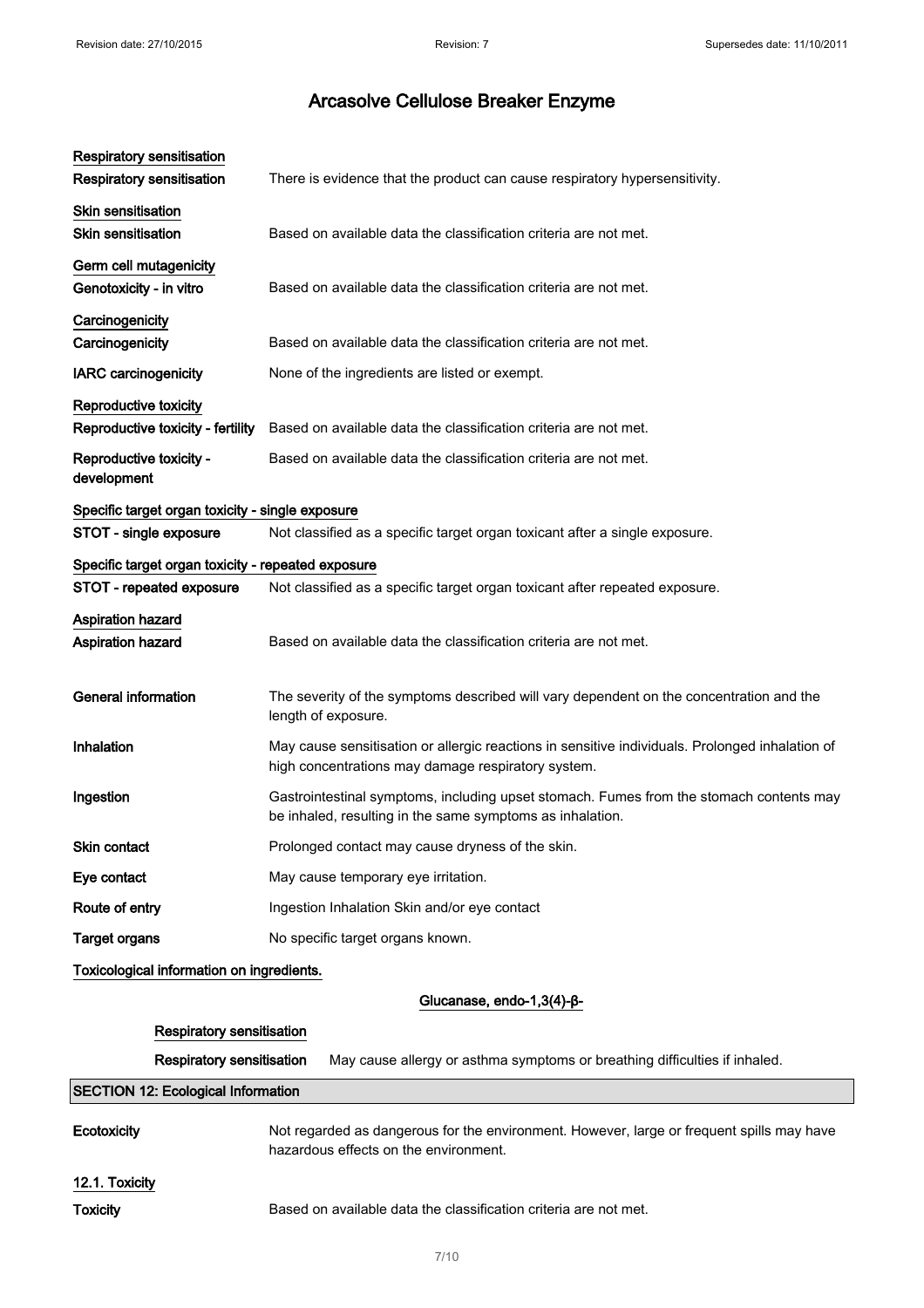| Ecological information on ingredients.       |                                                                                                                                                                                                                                                                                                                                                                                          |
|----------------------------------------------|------------------------------------------------------------------------------------------------------------------------------------------------------------------------------------------------------------------------------------------------------------------------------------------------------------------------------------------------------------------------------------------|
|                                              | Glucanase, endo-1,3(4)- $\beta$ -                                                                                                                                                                                                                                                                                                                                                        |
| <b>Toxicity</b>                              | No negative effects on the aquatic environment are known.                                                                                                                                                                                                                                                                                                                                |
| 12.2. Persistence and degradability          |                                                                                                                                                                                                                                                                                                                                                                                          |
|                                              | Persistence and degradability The product is biodegradable.                                                                                                                                                                                                                                                                                                                              |
| Ecological information on ingredients.       |                                                                                                                                                                                                                                                                                                                                                                                          |
|                                              | Glucanase, endo-1,3(4)- $\beta$ -                                                                                                                                                                                                                                                                                                                                                        |
| Persistence and<br>degradability             | The product is expected to be biodegradable.                                                                                                                                                                                                                                                                                                                                             |
| 12.3. Bioaccumulative potential              |                                                                                                                                                                                                                                                                                                                                                                                          |
| <b>Bioaccumulative potential</b>             | The product does not contain any substances expected to be bioaccumulating.                                                                                                                                                                                                                                                                                                              |
| <b>Partition coefficient</b>                 | Not available.                                                                                                                                                                                                                                                                                                                                                                           |
| Ecological information on ingredients.       |                                                                                                                                                                                                                                                                                                                                                                                          |
|                                              | Glucanase, endo-1,3(4)-β-                                                                                                                                                                                                                                                                                                                                                                |
|                                              | Bioaccumulative potential No data available on bioaccumulation.                                                                                                                                                                                                                                                                                                                          |
| 12.4. Mobility in soil                       |                                                                                                                                                                                                                                                                                                                                                                                          |
| <b>Mobility</b>                              | The product is water-soluble and may spread in water systems.                                                                                                                                                                                                                                                                                                                            |
| Ecological information on ingredients.       |                                                                                                                                                                                                                                                                                                                                                                                          |
|                                              | Glucanase, endo-1,3(4)-β-                                                                                                                                                                                                                                                                                                                                                                |
| <b>Mobility</b>                              | No data available.                                                                                                                                                                                                                                                                                                                                                                       |
| 12.5. Results of PBT and vPvB assessment     |                                                                                                                                                                                                                                                                                                                                                                                          |
| <b>Results of PBT and vPvB</b><br>assessment | This product does not contain any substances classified as PBT or vPvB.                                                                                                                                                                                                                                                                                                                  |
| Ecological information on ingredients.       |                                                                                                                                                                                                                                                                                                                                                                                          |
|                                              | Glucanase, endo-1,3(4)-β-                                                                                                                                                                                                                                                                                                                                                                |
| Results of PBT and vPvB<br>assessment        | No data available.                                                                                                                                                                                                                                                                                                                                                                       |
| 12.6. Other adverse effects                  |                                                                                                                                                                                                                                                                                                                                                                                          |
| Other adverse effects                        | None known.                                                                                                                                                                                                                                                                                                                                                                              |
| <b>SECTION 13: Disposal considerations</b>   |                                                                                                                                                                                                                                                                                                                                                                                          |
| 13.1. Waste treatment methods                |                                                                                                                                                                                                                                                                                                                                                                                          |
| <b>General information</b>                   | The generation of waste should be minimised or avoided wherever possible. Reuse or recycle<br>products wherever possible. This material and its container must be disposed of in a safe<br>way. Disposal of this product, process solutions, residues and by-products should at all times<br>comply with the requirements of environmental protection and waste disposal legislation and |

handling of the product should be considered.

any local authority requirements. When handling waste, the safety precautions applying to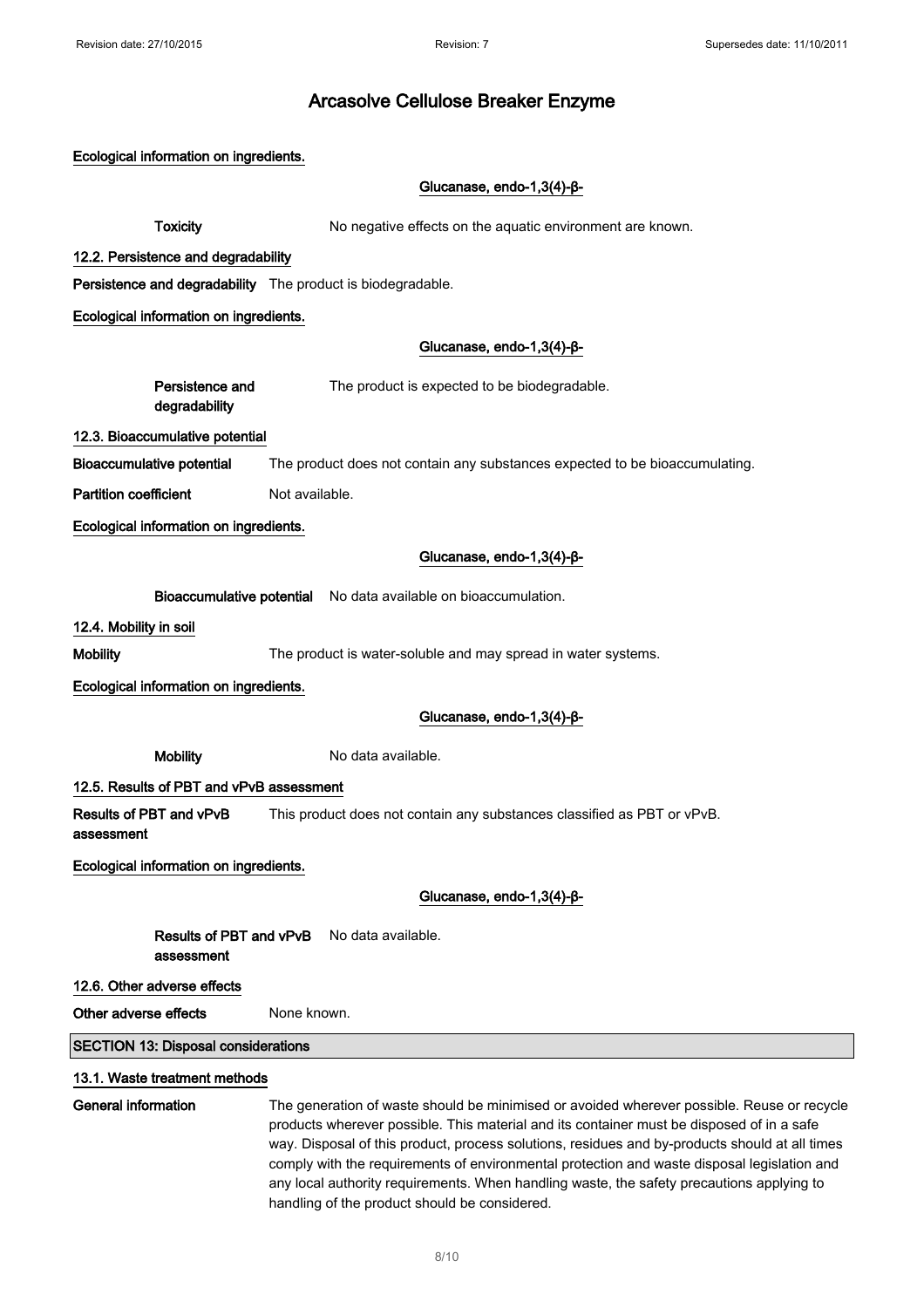### Disposal methods Dispose of surplus products and those that cannot be recycled via a licensed waste disposal contractor. Waste, residues, empty containers, discarded work clothes and contaminated cleaning materials should be collected in designated containers, labelled with their contents. Incineration or landfill should only be considered when recycling is not feasible. Waste should not be disposed of untreated to the sewer unless fully compliant with the requirements of the local water authority.

### SECTION 14: Transport information

General The product is not covered by international regulations on the transport of dangerous goods (IMDG, IATA, ADR/RID).

### 14.1. UN number

Not applicable.

### 14.2. UN proper shipping name

Not applicable.

### 14.3. Transport hazard class(es)

No transport warning sign required.

### 14.4. Packing group

Not applicable.

### 14.5. Environmental hazards

Environmentally hazardous substance/marine pollutant No.

### 14.6. Special precautions for user

Not applicable.

### 14.7. Transport in bulk according to Annex II of MARPOL73/78 and the IBC Code

### Transport in bulk according to Not applicable. Annex II of MARPOL 73/78 and the IBC Code

### SECTION 15: Regulatory information

| 15.1. Safety, health and environmental regulations/legislation specific for the substance or mixture |                                                                                                      |  |
|------------------------------------------------------------------------------------------------------|------------------------------------------------------------------------------------------------------|--|
| <b>National regulations</b>                                                                          | Health and Safety at Work etc. Act 1974 (as amended).                                                |  |
|                                                                                                      | The Chemicals (Hazard Information and Packaging for Supply) Regulations 2009 (SI 2009                |  |
|                                                                                                      | No. 716).                                                                                            |  |
|                                                                                                      | The Carriage of Dangerous Goods and Use of Transportable Pressure Equipment                          |  |
|                                                                                                      | Regulations 2009 (SI 2009 No. 1348) (as amended) ["CDG 2009"].                                       |  |
|                                                                                                      | EH40/2005 Workplace exposure limits.                                                                 |  |
| <b>EU</b> legislation                                                                                | Regulation (EC) No 1907/2006 of the European Parliament and of the Council of 18                     |  |
|                                                                                                      | December 2006 concerning the Registration, Evaluation, Authorisation and Restriction of              |  |
|                                                                                                      | Chemicals (REACH) (as amended).                                                                      |  |
|                                                                                                      | Commission Regulation (EU) No 453/2010 of 20 May 2010.                                               |  |
|                                                                                                      | Regulation (EC) No 1272/2008 of the European Parliament and of the Council of 16                     |  |
|                                                                                                      | December 2008 on classification, labelling and packaging of substances and mixtures (as<br>amended). |  |
|                                                                                                      | Dangerous Preparations Directive 1999/45/EC.                                                         |  |
|                                                                                                      | Dangerous Substances Directive 67/548/EEC.                                                           |  |